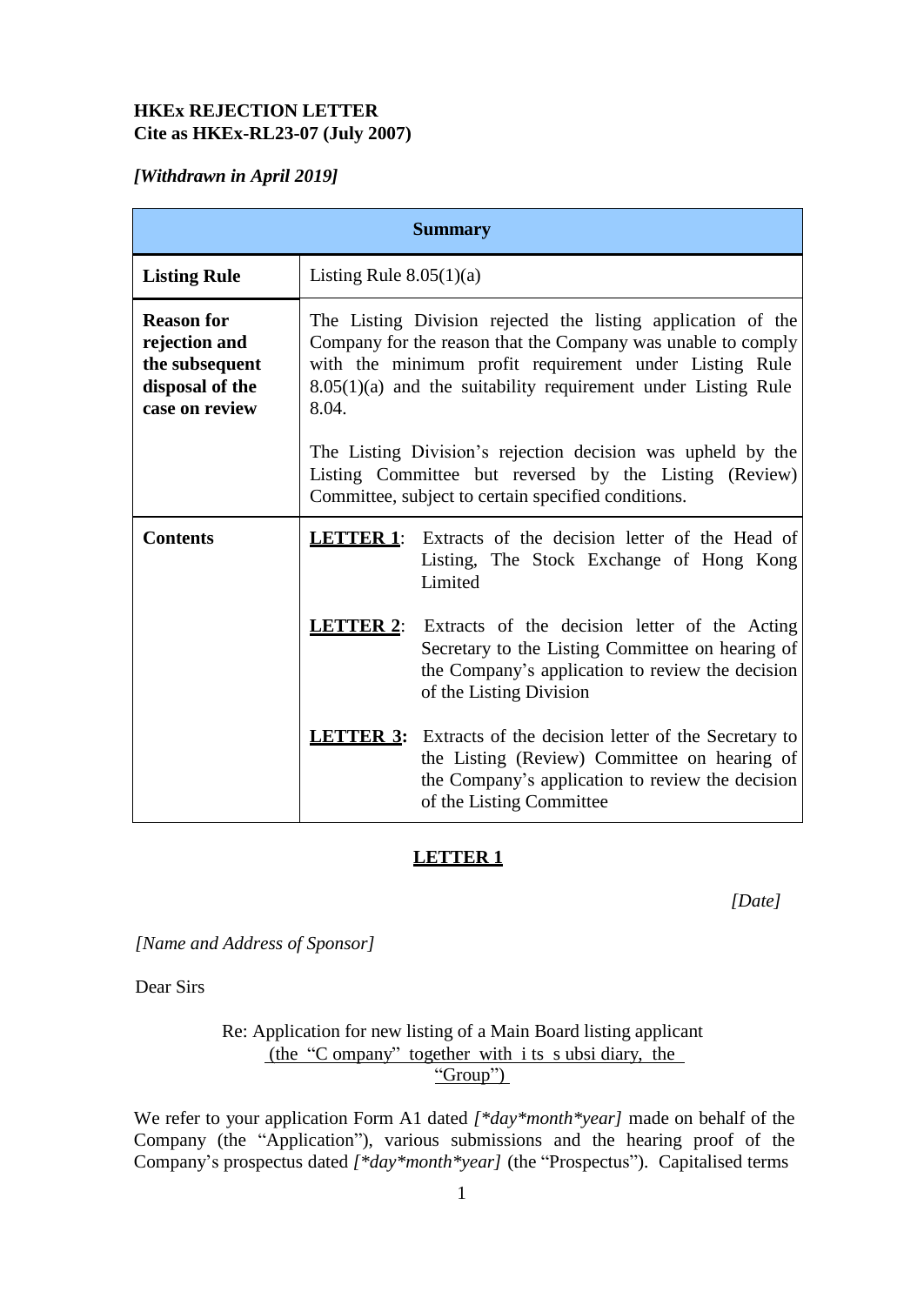used herein shall have the same meanings as those defined in the Prospectus, unless the context otherwise stated.

Based on the information provided, the Listing Division is of the view that the Company is unable to comply with the minimum profit requirement under Listing Rule 8.05(1)(a) and the suitability requirement under Listing Rule 8.04. Accordingly, the Company's listing application is rejected. The Listing Division's analysis and conclusion are set forth below. In forming our view, we have sought guidance from the Listing Committee.

## **Minimum Profit Requirement under Listing Rule 8.05(1)(a)**

#### *A. Relevant Facts*

#### *The Group's business*

- 1. The Group is engaged in the businesses of merchant banking, asset management and venture capital fund management. The Group also makes direct investments in listed securities.
- 2. The Group's merchant banking activities focus on corporate situations which are opaque and identifying undervalued assets. The Group's returns are usually based on some form of carried interest or direct equity participation in the restructured assets and may also receive advisory fees and success fees.
- 3. One of the predominant strategies used by the Group is injecting acquired assets into listed companies which in turn are acquired principally for resale in the near term. Accordingly, investments in such listed companies are classified as "financial assets at fair value through profit or loss" under the International Financial Reporting Standards.

#### *The Group's profits*

4. [The majority *of the Group's revenue in the third year of the Track Record Period (comprising Year 1, Year 2 and Year 3)]* were derived from unrealized gains ("Financial Gains") as a result of increase in the fair value of the Company's investments in [*several listed companies*] (the "Investee Companies"). The Investee Companies hold [*participation interests in natural resources projects in overseas countries*] ("Overseas Participation Interests").

#### *B. Applicable Listing Rules and Guidance*

5. Listing Rule 8.05(1)(a) requires that profit attributable to equity holders of a new listing applicant must, in respect of the most recent year, be not less than HK\$20 million and, in respect of the two preceding years, be in aggregate not less than HK\$30 million. The profit should exclude any income or loss of the new listing applicant, or its group, generated by activities outside the ordinary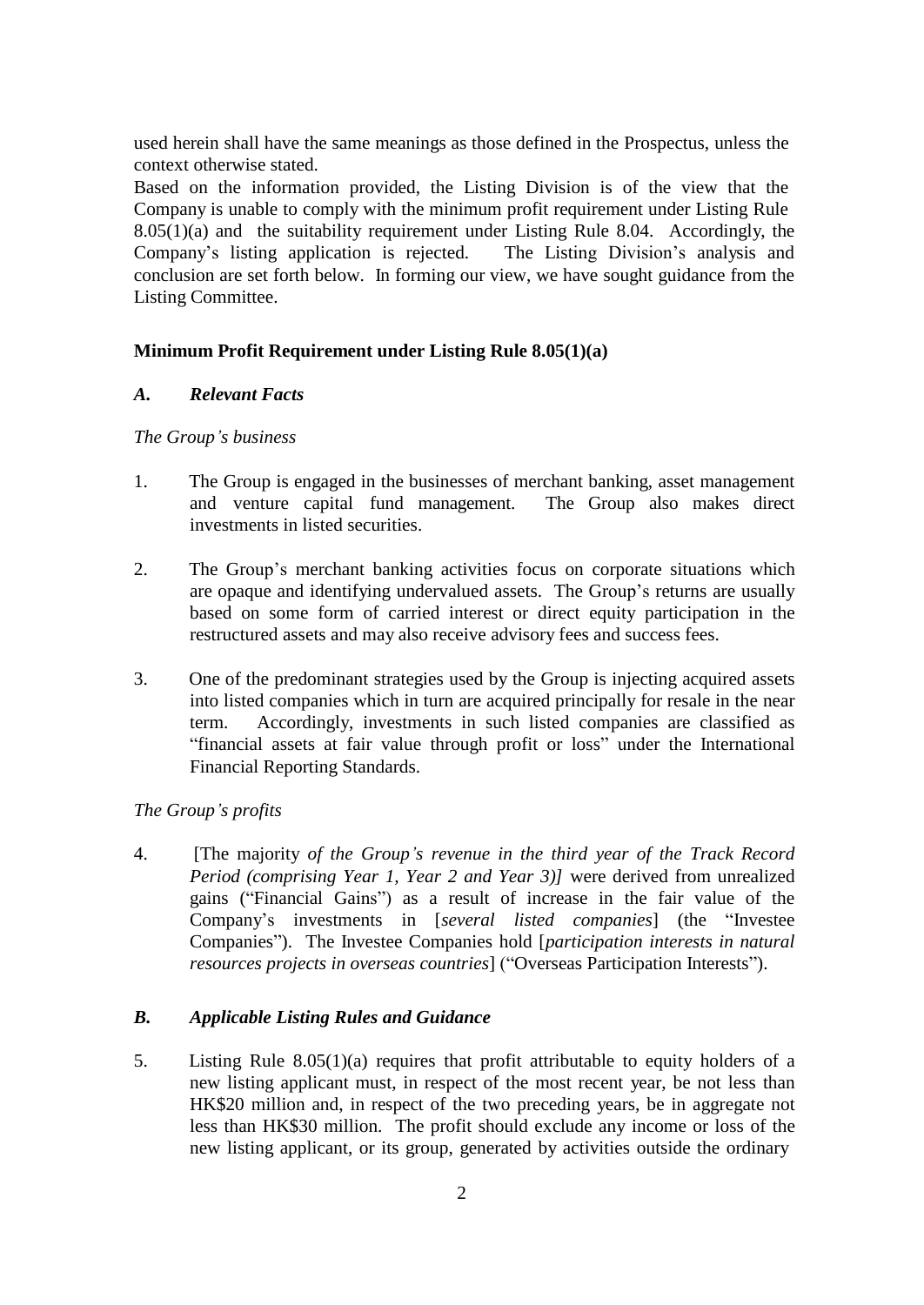and usual course of its business.

- 6. The Listing Division views the minimum profit requirement under Listing Rule  $8.05(1)(a)$  as an effective indicator of the past performance of the management during the track record period and such requirement, together with appropriate disclosure, should enable investors to make an informed assessment of the listing applicant as contemplated by Listing Rule 2.03(2). When reviewing whether a new listing applicant satisfies the requirement of Listing Rule  $8.05(1)(a)$ , the Listing Division ordinarily considers the burden of proof to be on the sponsor and listing applicant to demonstrate compliance. In view of the importance of this listing eligibility standard, in areas where significant judgment is required by directors or their reporting accountants that affects the Listing Division's analysis of Listing Rule 8.05(1)(a), the Listing Division does not rely solely on the judgment of the directors and/or accountants in reaching its conclusions. Instead the Listing Division may reach its own conclusion based on the information presented in order to ensure that the eligibility standards of Listing Rule 8.05(1)(a) are interpreted in a consistent manner and not unduly affected by the views of individual boards of directors and/or reporting accountants.
- 7. Listing Decision HKEx-LD45-2 states that in determining whether any income can be counted towards satisfaction of the profit requirement of Listing Rule  $8.05(1)(a)$ , the Exchange must be satisfied that, based on the facts and circumstances of a particular case, the income arises from the ordinary and usual course of business.

### *C. Issue*

8. Whether the Financial Gains should be recognized as profit for the purpose of the minimum profit requirement under Listing Rule 8.05(1)(a).

#### *D. Listing Division's Analysis*

- 9. The Listing Division considers the profit requirement under Listing Rule  $8.05(1)(a)$  to be a question of fact. In particular, the Listing Division will consider whether the Group is able to fulfill the minimum profit requirement without relying on profit from activities conducted outside the Group's ordinary and usual course of business.
- 10. Based on the description of the Company's business in the Prospectus, the main objective of the Group's merchant banking activities is to realize the acquired assets at an opportune time.
- 11. The Financial Gains are a result of fair value gains and the Listing Division is of the view that these gains should not be regarded as profits for the purpose of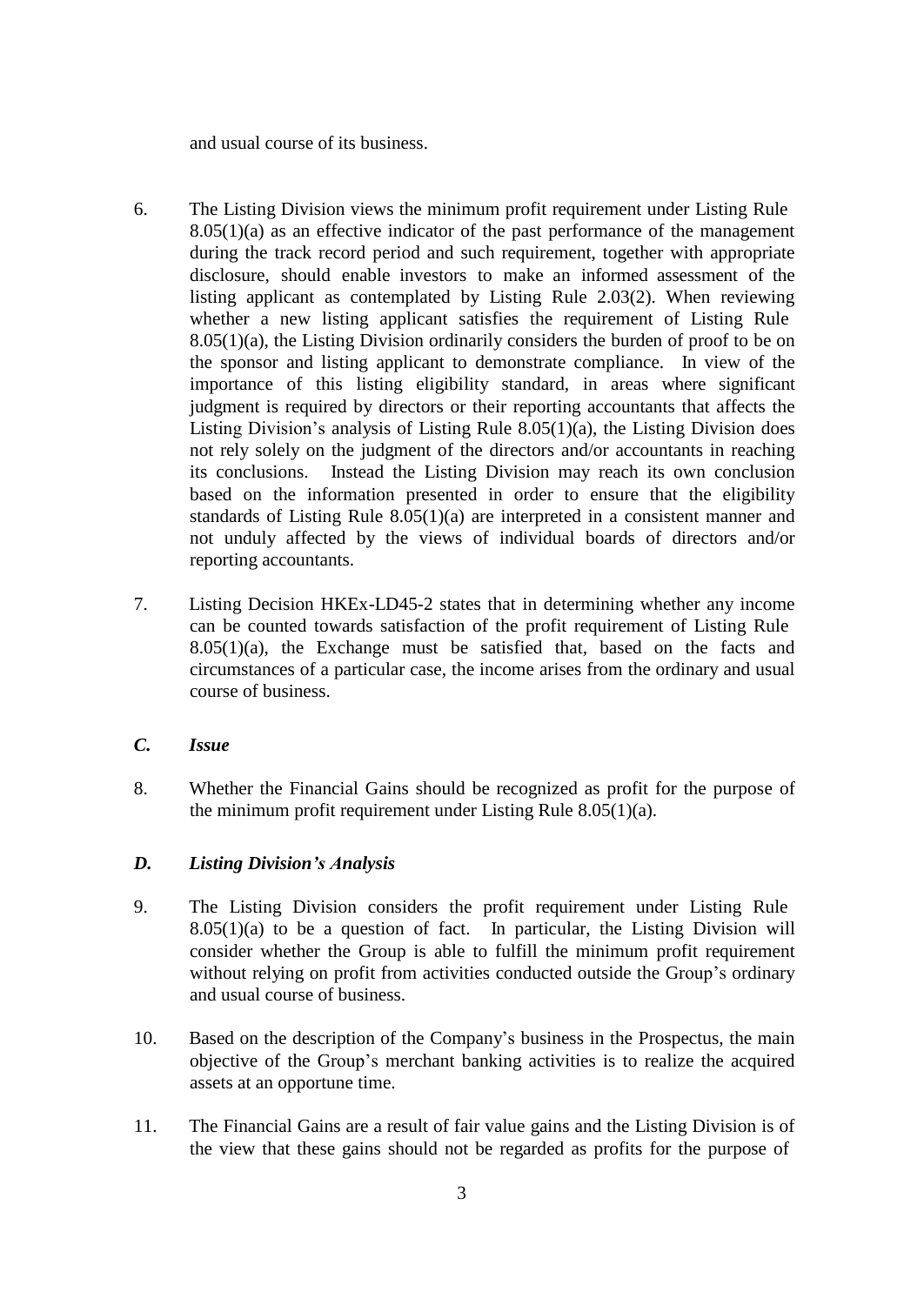Listing Rule 8.05(1)(a) as such gains could not be regarded as income in the conventional sense, that is, they are not realised, and they do not contribute to the cashflows of the Group.

- 12. Therefore, any Financial Gains on the Group's investments in the Investee Companies which were recognized in the profit and loss accounts represent incidental income arising from their merchant banking activities and do not form part of the ordinary and usual business of the Group based on our interpretation under Listing Rule 8.05(1)(a). The Company may receive payment for its services in kind for its merchant banking activities. However, any unrealized gains derived before the sale of the [*listed securities*] in question are incidental income.
- 13. The Listing Division's analysis is likened to a case where an applicant submitted that it was able to meet the profit requirement under Listing Rule  $8.05(1)(a)$  on the basis that the interest income derived from bank deposits were incurred in the usual and ordinary course of business. The Listing Division was of the view that this should not be the case as any income for the purpose of Listing Rule 8.05(1)(a) should be income actively derived from the Company's principal course of business rather than income derived from a source which is incidental to the issuer's business, as indicated by Rejection Letter HKEx-RL3- 04.
- 14. The Company's equity holdings in the Investee Companies which hold the Overseas Participation Interests are [*less than 20%*]. Therefore, the Company has not demonstrated that it controls these companies through beneficial ownership or board control. The Company has in fact submitted that it does not control these companies.
- 15. Given that the Company holds less than 50% equity interest in each of the investee companies as detailed in the Prospectus and the Company does not have control of the board of these investee companies, the Company has therefore not demonstrated that it had control over the financial and operating policies of these investee companies. We refer to a precedent case, which was rejected by the Listing Division as indicated by Rejection Letter HKEx-RL14- 06, the Listing Division had taken the position that where the Company does not maintain control over the associated companies, the results of such entities should be excluded for the purpose of Listing Rule  $8.05(1)(a)$ . We are of the view that the same principle should apply here. As the Company's equity investments were not controlling stakes, the Financial Gains should be considered as passive in nature.

#### *Accounting treatment*

16. The Company has submitted that the Financial Gains are part of its merchant banking business and these gains should then form part of its operating activities. However, based on the Accountants' Report, the Financial Gains are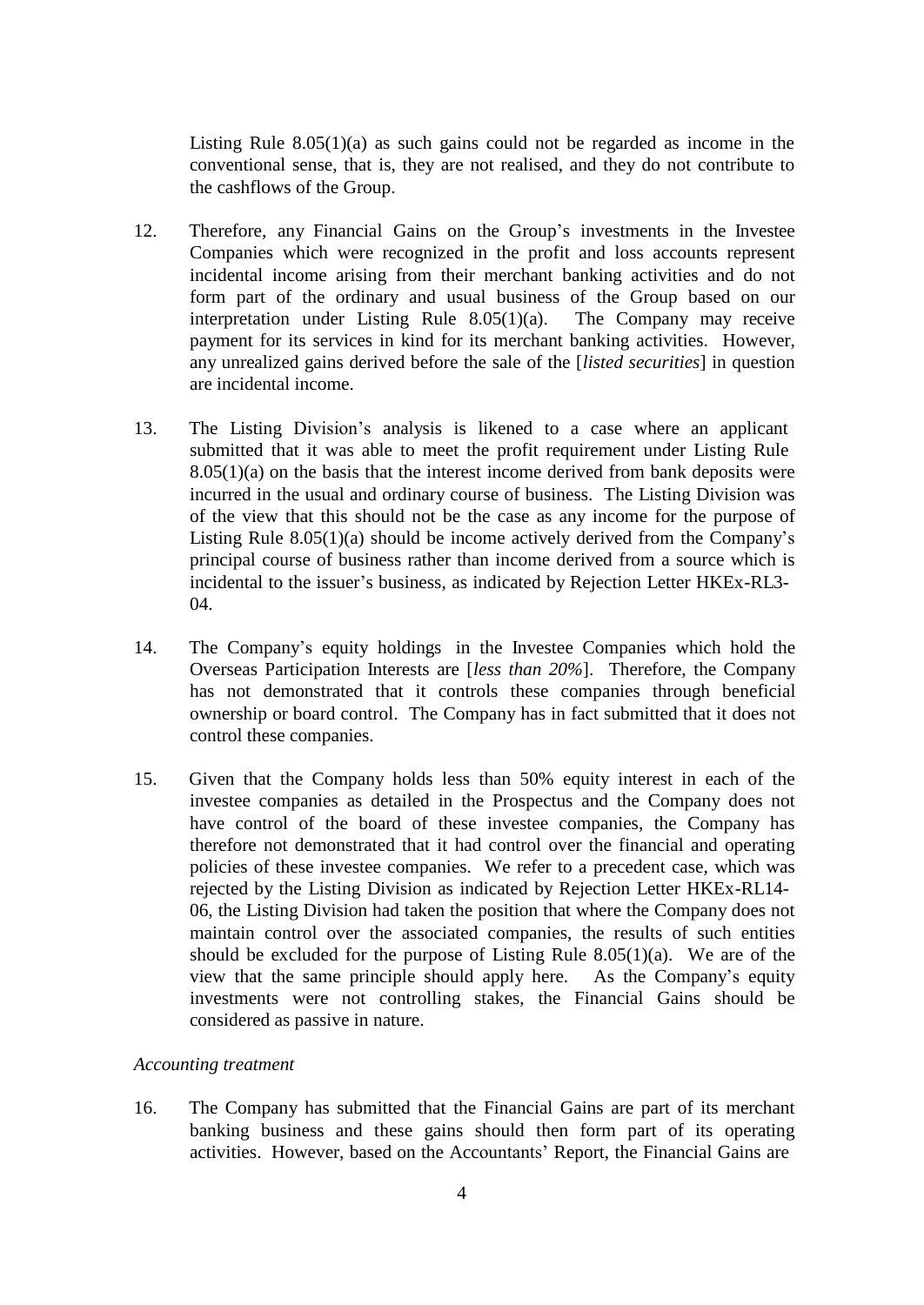not classified as part of Turnover/Revenue but as a separate line in its Consolidated Income Statements. In addition, such Financial Gains are categorised as cash flows from investing activities rather than from operating activities in the Consolidated Cash Flow Statements of the Accountants' Report.

- 17. Based on the presentation of the Company's consolidated accounts, it would seem to indicate that the Financial Gains did not form part of the Group's usual and ordinary course of business by presenting such gains as "gain on financial assets at fair value through profit or loss", which was separated from "turnover/revenue". The Group's "Turnover/revenue" mainly represented (i) corporate finance and other advisory fees; (ii) fees from placement of shares; (iii) fund management fee income; and (iv) wealth management services fee. As such, the disclosure in the Accountants' Report is inconsistent with the description of the Company's principal businesses in the Prospectus.
- 18. Therefore, we conclude that the Financial Gains recognized in the profit and loss accounts during the Track Record Period should not be included for the purpose of Listing Rule 8.05(1)(a). When the Financial Gains are excluded, the Company would record a pro-forma loss attributable to equity holders of the Company for each year of the Track Record Period. The Company is thus unable to comply with the minimum profit requirement of Listing Rule  $8.05(1)(a)$ .
- 19. Fair value accounting is increasingly prevalent in accounting. The Listing Division is not disputing how the Financial Gains are recorded in the Company's financial statements as long as the treatment complies with the relevant accounting standards. We believe there is compliance in this regard. However, as set out in our Rejection Letter HKEx-RL10-06, the profit of an issuer for the purpose of Listing Rule  $8.05(1)(a)$  may be treated differently to its accounting profit.

#### *E. Conclusion*

20. On the basis of the Listing Division's analysis set forth above, the Listing Division has concluded that the Group is not able to satisfy the minimum profit requirement of HK\$30 million in aggregate in respect of the first two financial years of the Track Record Period and HK\$20 million in respect of the most recent financial year of the Track Record Period under Listing Rule 8.05(1)(a). Accordingly, the Listing Division has decided to reject the Company's listing application.

Pursuant to Listing Rule 2B.05(1), the Company has the right to have this decision reviewed by the Listing Committee.

## *[Portion of Letter Purposely Omitted]*

Yours faithfully,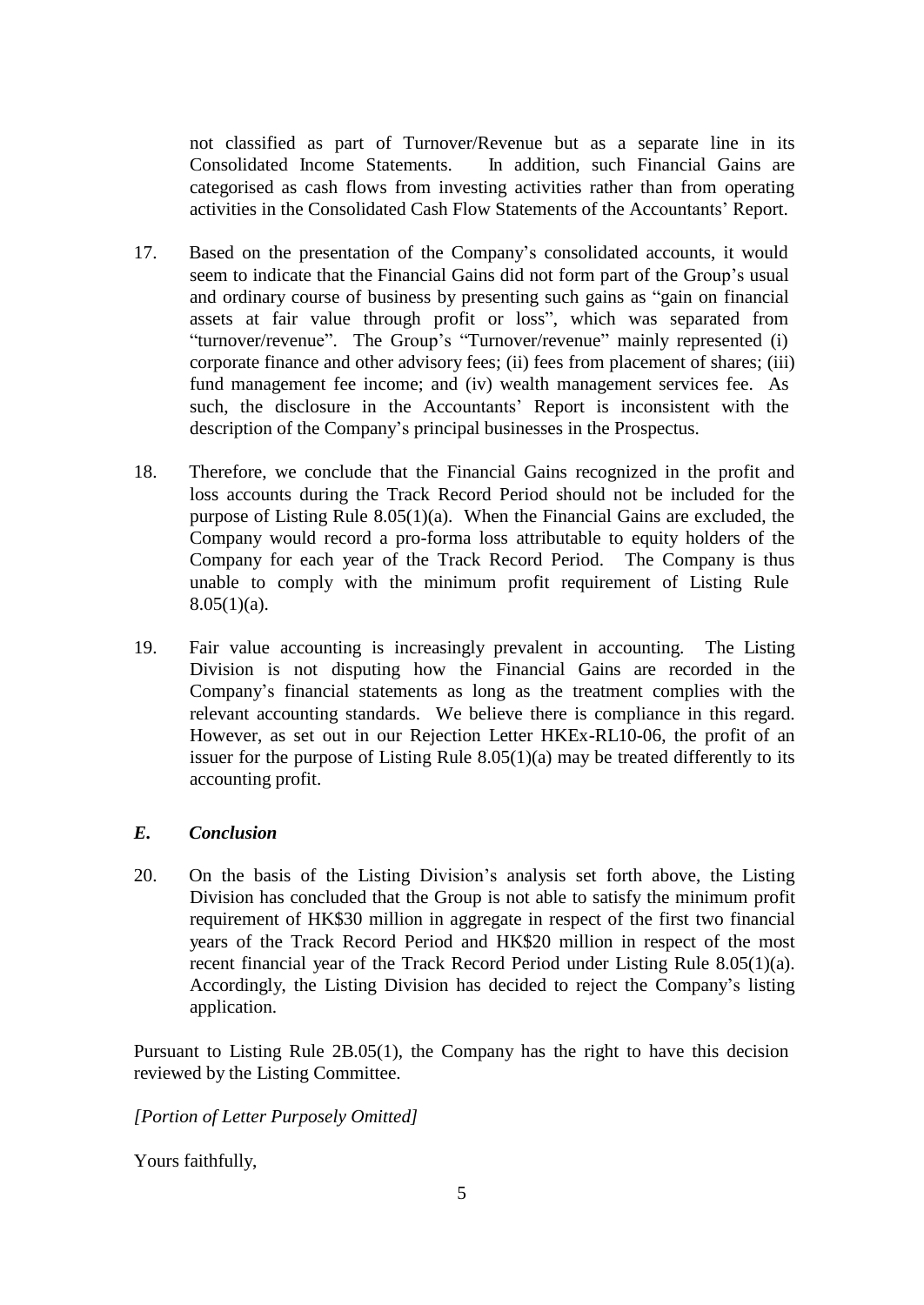For and on behalf of The Stock Exchange of Hong Kong Limited

*[Signed]*

Head of Listing

\*\*\*\*\*\*\*\*\*\*\*\*\*\*\*\*\*\*\*\*\*\*\*\*\*\*\*\*\*\*\*\*\*\*\*\*\*\*\*\*\*\*\*\*\*\*\*\*\*\*\*\*\*\*\*\*\*\*\*\*\*\*\*\*\*\*\*\*\*\*

# **LETTER 2**

*[Date]*

*[Name and Address of Sponsor]*

Dear Sirs,

## Re: Review Hearing of the Listing Committee (the "Review Hearing") regarding the Company Date of the Review Hearing: *[\* day\* month \* year]*

On *[\*day\*month\*year]*, the Listing Committee of The Stock Exchange of Hong Kong Limited conducted a review hearing (the "Review Hearing") to consider an application from the Company for a review of the decision of the Listing Division set out in *[LETTER 1]* dated *[\* day\* month\* year]*, (the "Decision").

The Review Hearing was conducted before the Listing Committee comprising *[names of members purposely omitted]* (the "Committee").

*Note: Terms and expressions used and defined in the written submission of the Listing Division shall have the same meanings when used herein unless otherwise defined.*

## **Decision**

The Committee considered the submissions (both written and oral) made by the Company and the Listing Division. The Committee decided to uphold the Decision to reject the Company's listing application on the basis that the Company was unable to satisfy the minimum profit requirement under Listing Rule 8.05(1)(a).

#### **Reasons**

The Committee arrived at its decision for the following reasons: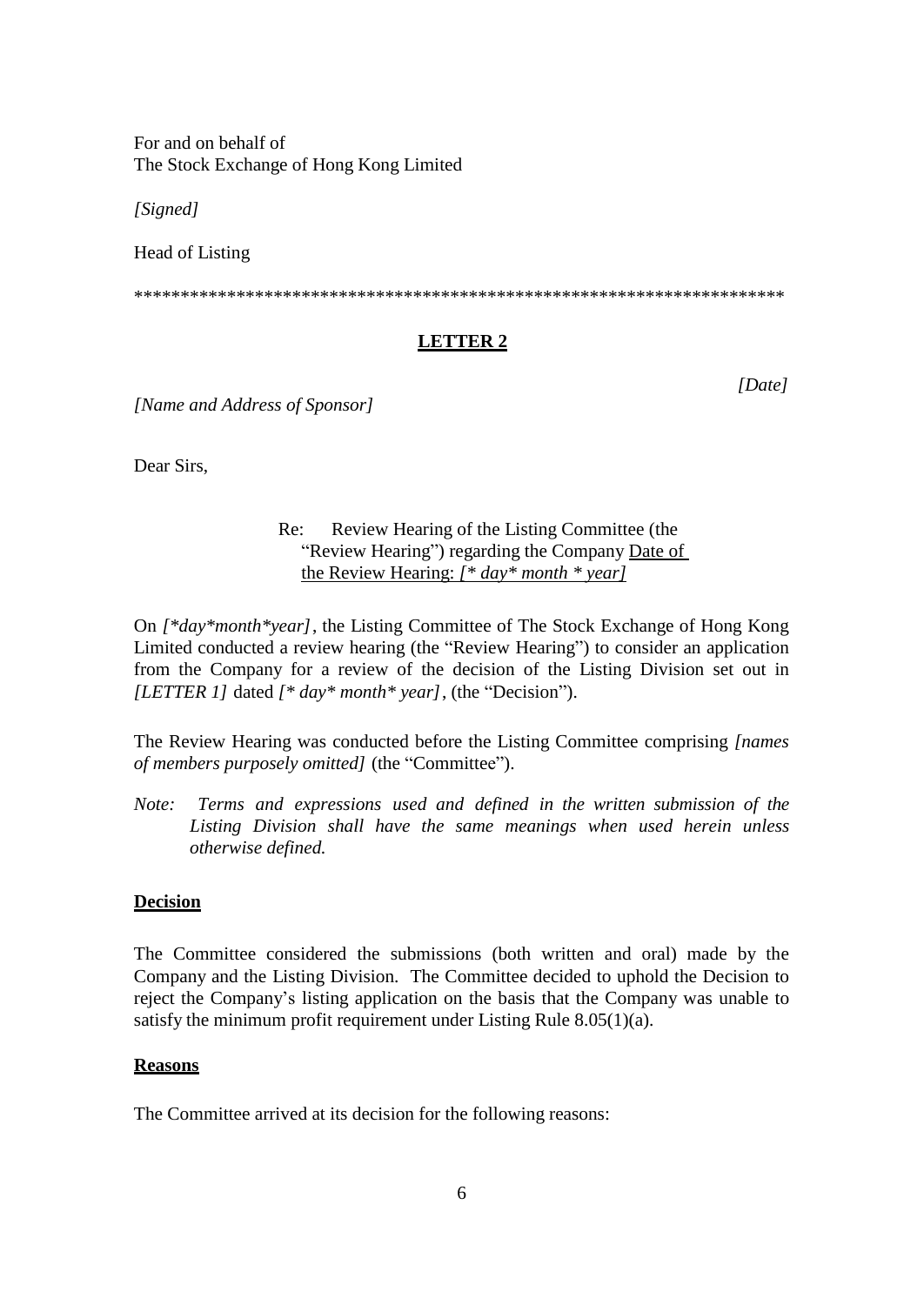- 1. Pursuant to Listing Rule 8.05(1)(a), the profit attributable to equity holders of a new listing applicant must, in respect of the most recent year, be not less than HK\$20 million, and, in respect of the preceding years, be in aggregate not less than HK\$30 million. The profit should exclude any income or loss of the new listing applicant, or its group, generated by activities outside the ordinary and usual course of its business.
- 2. The Committee noted the accounting treatment of income under the IFRS and that the Company had shown its gains on financial assets at fair value through profit or loss in the Consolidated Income Statements. The Committee did not dispute the Company's presentation of its financial statements. However, it should be noted that the IFRS are standards adopted by accountants in preparing financial statements while Listing Rule 8.05(1)(a) sets out the profit test which a listing applicant must comply with. The Committee was of the view that gains which were qualified as income under the IFRS did not necessarily mean that they would qualify as income under Listing Rule  $8.05(1)(a)$ , which specifically excludes any income of the issuer, or its group, generated by activities outside the ordinary and usual course of its business.
- 3. The Company was engaged in, among other things, the business of merchant banking and, in return, received both advisory fees and payment for its services in kind which could be realized at a future date. The Committee was not satisfied that the Company's gains arising from their merchant banking activities could be sufficiently and reliably attributed to the Company's ordinary and usual course of business.
- 4. In particular, the Committee considered that the unconventional nature of the Company's business model made it difficult for the source and derivation of the Company's profits to be sufficiently transparent for the Committee to conclude that Listing Rule 8.05(1)(a) had been satisfied.
- 5. On the basis of the above, the Committee was not satisfied that the Company complied with Listing Rule 8.05(1)(a).

Yours faithfully For and on behalf of The Stock Exchange of Hong Kong Limited

*[Signed]*

Acting Secretary to the Listing Committee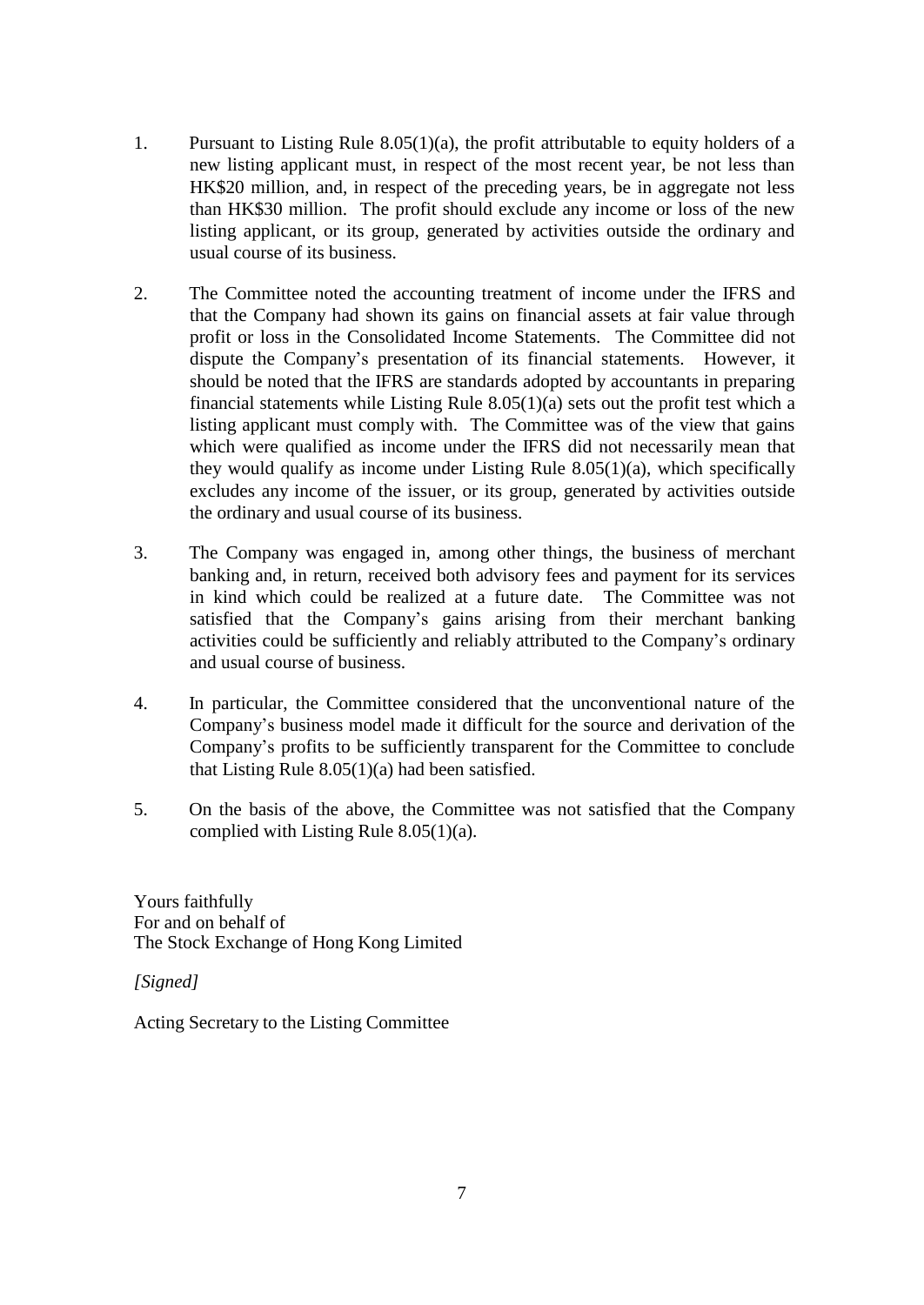\*\*\*\*\*\*\*\*\*\*\*\*\*\*\*\*\*\*\*\*\*\*\*\*\*\*\*\*\*\*\*\*\*\*\*\*\*\*\*\*\*\*\*\*\*\*\*\*\*\*\*\*\*\*\*\*\*\*\*\*\*\*\*\*\*\*\*\*\*\*

#### **LETTER 3**

*[Name and Address of Sponsor]*

Dear Sirs,

## Re: Review Hearing of the Listing (Review) Committee (the "Review Hearing") regarding the Company Date of the Review Hearing: *[\* day\* month \* year]*

On *[\*day\*month\*year]*, the Listing (Review) Committee of The Stock Exchange of Hong Kong Limited conducted a review hearing (the "Review Hearing") to consider an application from the Company for a review of the decision of the Listing Committee of *[\*day\*month\*year]* and set out in the *[LETTER 2]* dated *[\* day\*month\* year]* (the "First Decision").

The Review Hearing was conducted before the Listing (Review) Committee comprising *[names of members purposely omitted]* (the "Review Committee").

*Note: Terms and expressions used and defined in the written submission of the Listing Division shall have the same meanings when used herein unless otherwise defined.*

#### **Decision**

The Review Committee considered all the submissions (both written and oral) made by the Company and the Listing Division. The Review Committee decided to overturn the First Decision and allow the Company to proceed with its listing application in accordance with the Listing Rules, subject to the following conditions:

1. the Company should make prominent disclosure of the following in the Company's Prospectus to the satisfaction of the Listing Division:

*[Date]*